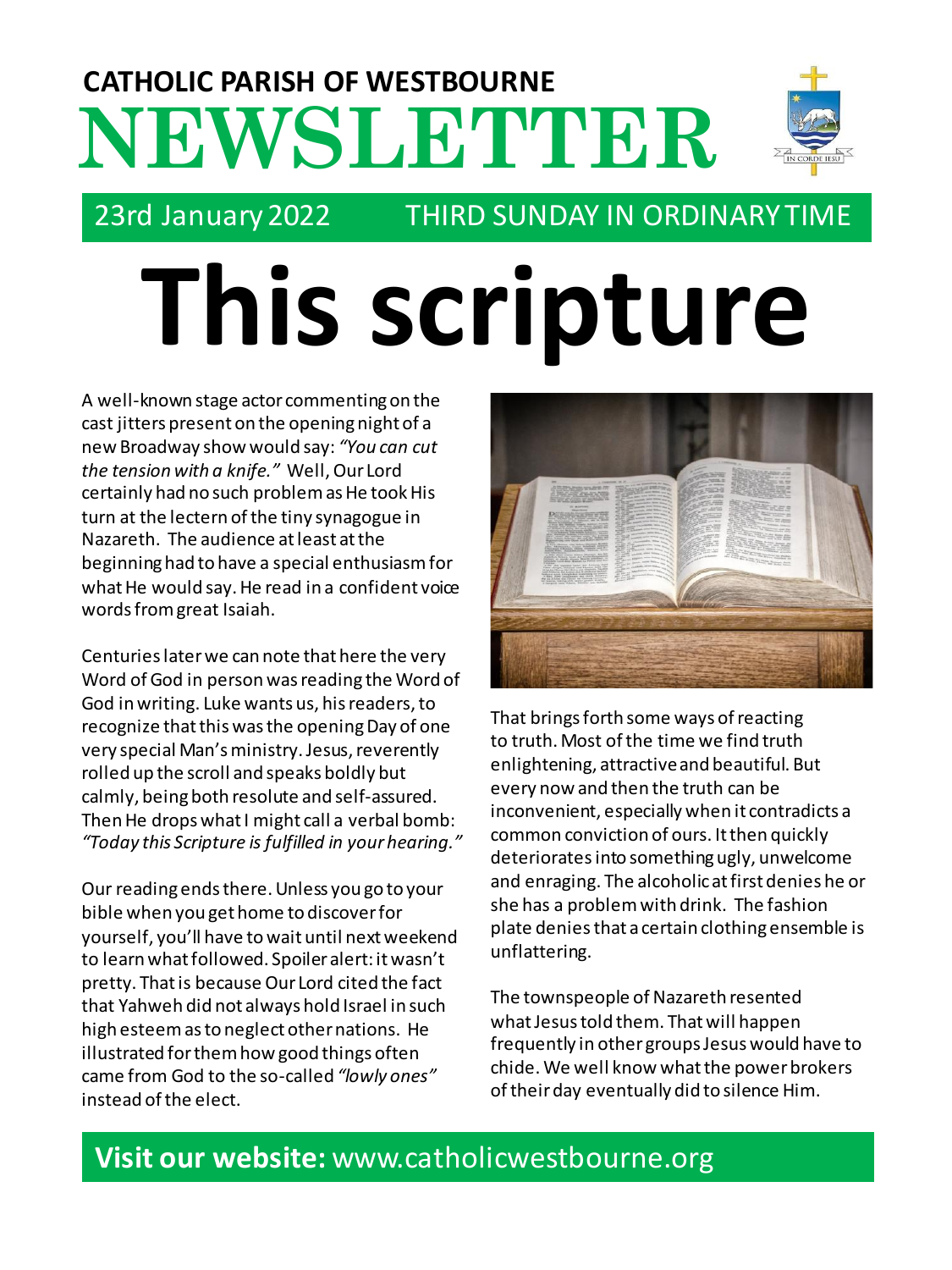#### **MASS TIMES**

**Sunday 23rd January, THIRD SUNDAY IN ORDINARY TIME** 9.00am 11.00am

**Tuesday 25th January, CONVERSION OF ST PAUL** 10.00am - *Pam Ansell and Pearl Eccles*

**Sunday 11th 9am:** *The Parish* **11am** *Tim Mc Cann* **Wednesday 14th** *Repose of the souls of Bernard Charles and Elsie May Pratt* **Wednesday 26th January, ST TIMOTHY AND ST TITUS** 10.00am - *Czeslaw Wilezynski RIP*

**Saturday 16th** *Rosemarie Schofield RIP* **Thursday 27th January, FERIA** 10.00am

> **Friday 28th January, ST THOMAS AQUINAS** 6.00pm **-** Adoration of the Blessed Sacrament 7.00pm

**CONFESSIONS:**After Mass or by appointment.

#### **OUR PARISH**

#### **OUR LADY IMMACULATE CHURCH SEAMOOR ROAD, WESTBOURNE, BOURNEMOUTH, BH4 9AE**

**Parish Priest:** Fr Leslie Adams **Telephone:**01202 764027 **Email:** ladams@portsmouthdiocese.org.uk *(Baptism, Marriages, Sick Visits, Funerals and Confessions)*

#### **Parish Office**

General enquires andhall bookings **Telephone:**01202 760640 **Email:** oliadmin@portsmouthdiocese.org.uk

**Safeguarding Officer:** Matthew French **Email:** mail@matthewfrench.net

#### **SUNDAY READINGS**

**Entrance Antiphon - Cf. Ps 95: 1, 6** *O sing a new song to the Lord; sing to the Lord, all the earth. In his presence are majesty and splendour,strength and honour in his holy place.* 

#### **Gospel Acclamation - Lk 4:18**

*Alleluia, alleluia! The Lord has sent me to bring the good news to the poor, to proclaim liberty to captives. Alleluia!* 

**Communion Antiphon - Cf. Ps 33: 6** *Look toward the Lord and be radiant; let your faces not be abashed.*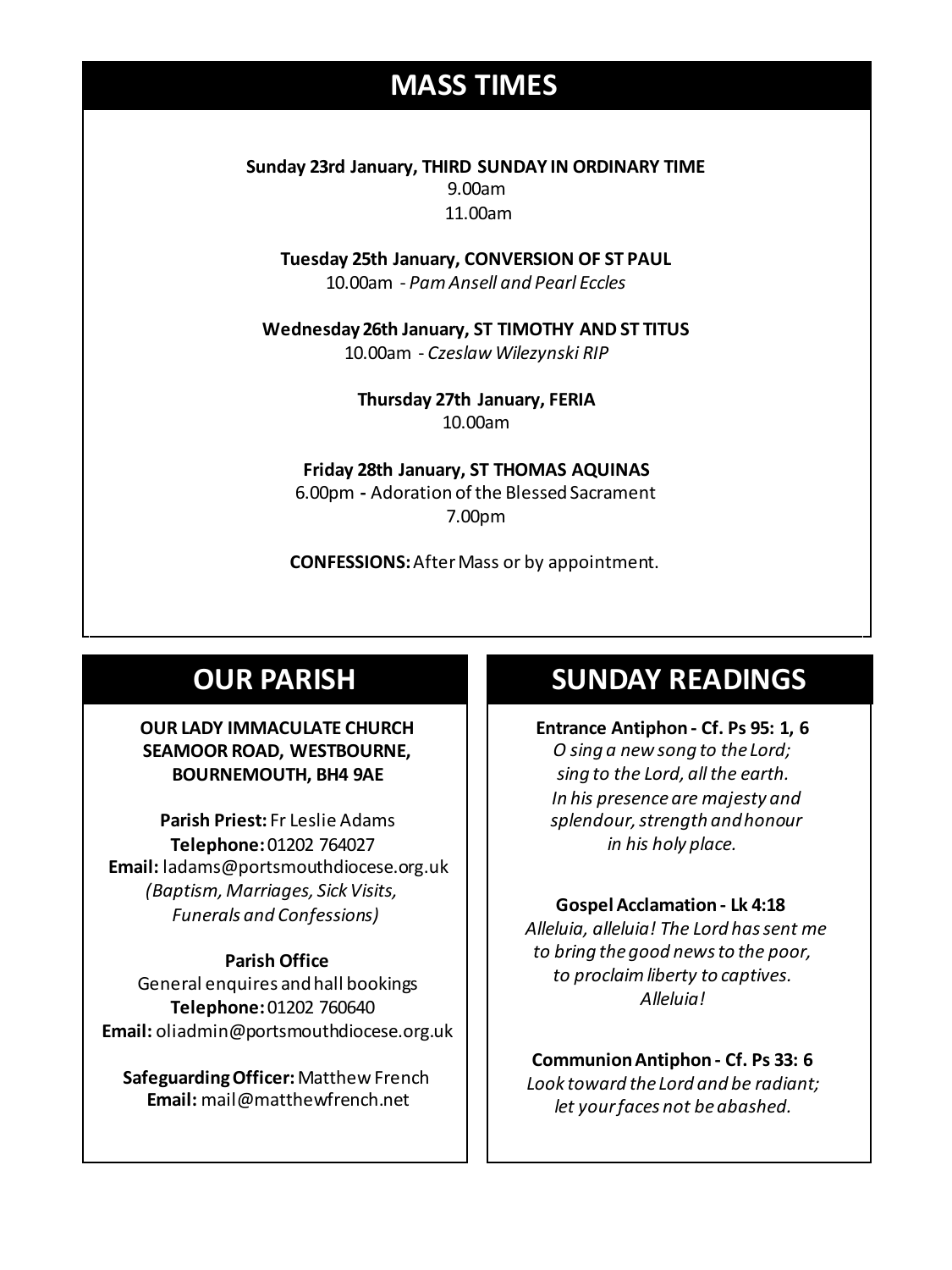#### **PARISH NEWS**

**COULD YOU HELP CAFOD?** As a volunteer in our church community you can mobilise parishioners to act for global justice and help connect our community with our sisters and brothers in the poorest places in the world to lift themselves out of poverty. Make a difference! If you would like to know more about becoming a CAFOD Parish volunteer, please contact Jo Lewry on the following email: portsmouth@cafod.org.uk or 07710 094 447.

#### **FEAST OF THE PRESENTATION OF OUR LORD**

Wednesday February 2nd. This feast day concludes the season of Christmastide and is traditionally marked with the blessing of candles, symbolising Christ as the light of the world.

If you would like to have any candles blessed bring them along on the day and place them on the table in front of the altar. Alternatively, if you are unable to attend Mass that day, place them in the box at the back of the church marked *'Candles to be blessed*', so you can identify them when you collect them later on.

**PARISH ADMINISTRATOR.** We are extremely pleased to announce that Suzanne Quinn is returning as the Parish Administrator. Suzanne previously held the role and is therefore very experienced. Office hours to be confirmed.



**This weekend**we take the annual second collection in support of your Cathedral in Portsmouth. Appeal envelopes are available at all Masses for those who do not have gift aided planned giving envelopes for second collections. This collection is the only support our Cathedral receives from the wider Diocese. We have created a 'Give as you Live' page: https://donate.giveasyoulive.com/fundraising/c athedral-annual-appeal-1

Understandably, we all are aware that these are difficult times for us all, but please give generously to support your cathedral, gift aiding your donation wherever possible.

#### **OFFERTORY COLLECTION**

You can donate directly into the bank account:

> **PRCDTR Bournemouth Our Lady Immaculate**

**Sort code:** 309304 **Account:** 00875075

**Thank you for your continued support.**

#### **PRAYERS PLEASE**

**Please remember all the sick and housebound of our parish especially:**

Marianne Copp, Patricia Kowalewska, Win Sheridan, Kathleen Wood, Phillip Rockford, Germain McAulay, Geoffrey Dixon, Joe Bonnici, Marjorie Lee